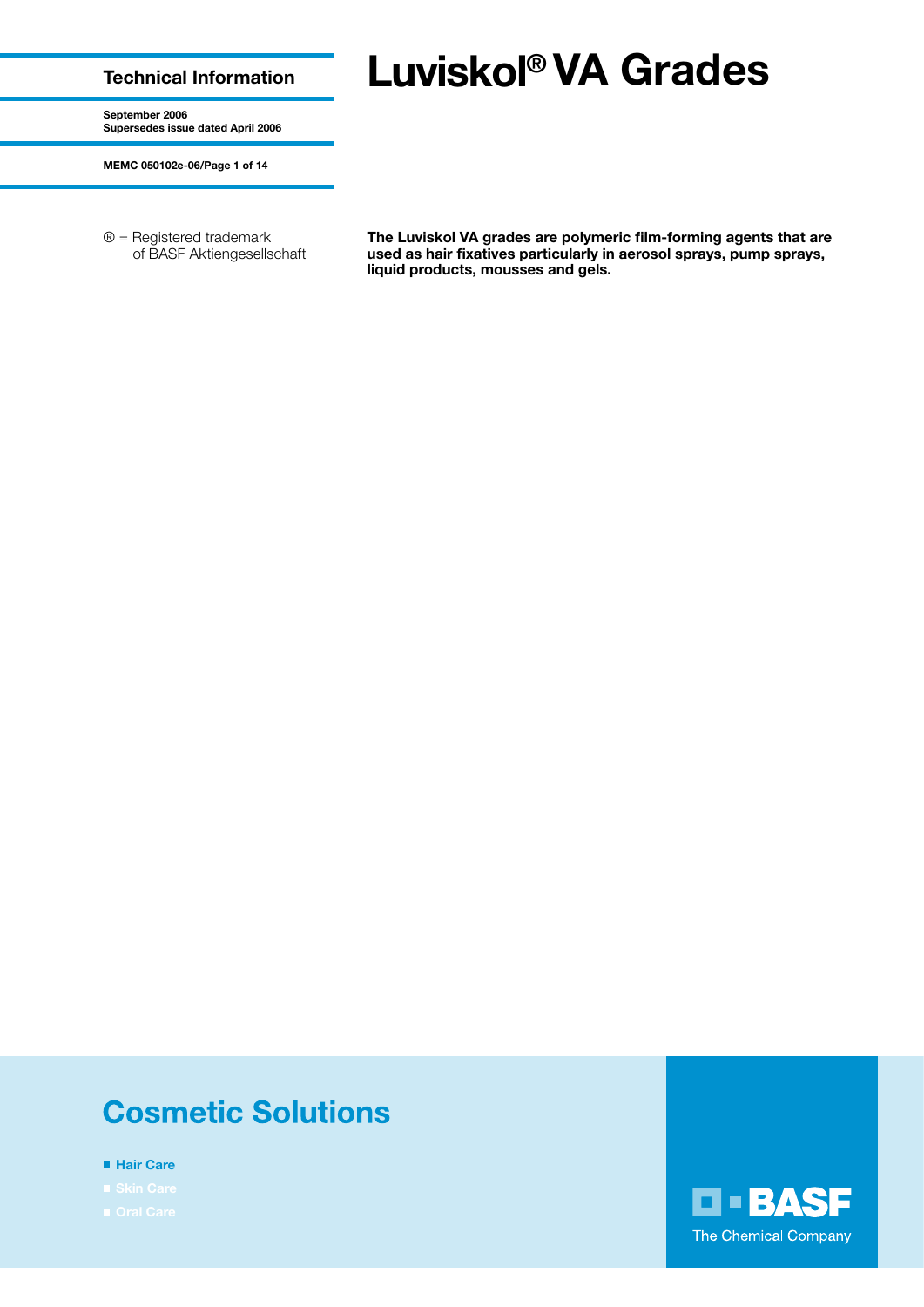### **Structural formula**



**Chemical nature** Vinylpyrrolidone (VP)/vinyl acetate (VA) copolymer

**INCI name** VP/VA Copolymer

| <b>Product name</b>           | <b>Composition</b><br><b>VP:VA</b> | <b>INCI name</b>                            | <b>CAS</b><br>number | <b>Product</b><br>number | <b>PRD</b><br>number |
|-------------------------------|------------------------------------|---------------------------------------------|----------------------|--------------------------|----------------------|
| Luviskol® VA 37 E             | 30:70                              | VP/VA Copolymer                             | 25086-89-9           | 10062639                 | 30035021             |
| Luviskol <sup>®</sup> VA 37 I | 30:70                              | VP/VA Copolymer<br>(and) Isopropanol        | 25086-89-9           | 10015456                 | 30035022             |
| Luviskol® VA 55 I             | 50:50                              | <b>VP/VA Copolymer</b><br>(and) Isopropanol | 25086-89-9           | 10015455                 | 30035027             |
| Luviskol <sup>®</sup> VA 64 P | 60:40                              | VP/VA Copolymer                             | 25086-89-9           | 10007996                 | 30035019             |
| Luviskol <sup>®</sup> VA 64 W | 60:40                              | VP/VA Copolymer                             | 25086-89-9           | 10084624                 | 30035030             |
| Luviskol® VA 73 W             | 70:30                              | <b>VP/VA Copolymer</b>                      | 25086-89-9           | 10086130                 | 30035031             |
| Luviskol® VA 73 E             | 70:30                              | VP/VA Copolymer                             | 25086-89-9           | 10065903                 | 30035024             |

The ethanolic (E), isopropanolic (I) and aqueous (W) each contain approx. 50% polymer. Luviskol VA 64 P (powder) is an approx. 100% powder product.

Appearance The solutions are clear and colorless to slightly yellowish. The powder is white.

**Odour** Faint, characteristic

|                  | K value<br>$(1\%$ in<br>ethanol) | Solids<br>content, % | Water, %       | pH value<br>(10%<br>aqueous<br>solution) | <b>NVP</b><br>content,<br>% | <b>VAc</b><br>content,<br>$\%$ | APHA<br><b>HAZEN</b><br><b>UNITS</b> |
|------------------|----------------------------------|----------------------|----------------|------------------------------------------|-----------------------------|--------------------------------|--------------------------------------|
| Method No.       | 02/<br>0038.00                   | 02/<br>0039.00       | 02/<br>0040.00 | 02/<br>0041.00                           | 02/<br>0042.00              | 02/<br>0042.00                 |                                      |
| Luviskol VA 37 E | 28.0-36.0                        | 48.0-52.0            | $\leq 0.50$    | $\qquad \qquad -$                        | $\leq 0.005$                | ≤0.01                          |                                      |
| Luviskol VA 37 I | $25.0 - 31.0$                    | 48.0-52.0            | $\leq 0.50$    | $\qquad \qquad -$                        | $\leq 0.005$                | $\leq 0.01$                    |                                      |
| Luviskol VA 55 I | $22.0 - 28.0$                    | 48.0-52.0            | $\leq 0.50$    | -                                        | $\leq 0.005$                | $\leq 0.01$                    |                                      |
| Luviskol VA 64 P | $26.0 - 34.0$                    | $\geq 95\%$          | $\leq 5.0$     | $3.8 - 6.0$                              | $\leq 0.005$                | ≤0.01                          |                                      |
| Luviskol VA 64 W | $26.0 - 34.0$                    | 48.0-52.0            | approx. 50     | $5.0 - 7.0$                              | $\leq 0.005$                | $\leq 0.01$                    | $\leq 40^{1}$                        |
| Luviskol VA 73 W | $24.0 - 32.0$                    | $48.0 - 52.0$        | approx. 50     | $5.0 - 7.0$                              | $\leq 0.005$                | $\leq 0.01$                    | $\leq 40^{2}$                        |
| Luviskol VA 73 E | 28.0-38.0                        | $48.0 - 52.0$        | $\leq 0.50$    | $\qquad \qquad -$                        | $\leq 0.005$                | $\leq 0.01$                    |                                      |

 $1)$  telquel (as is)

 $2$  3.5% in water

**Product range** 

**Specifications**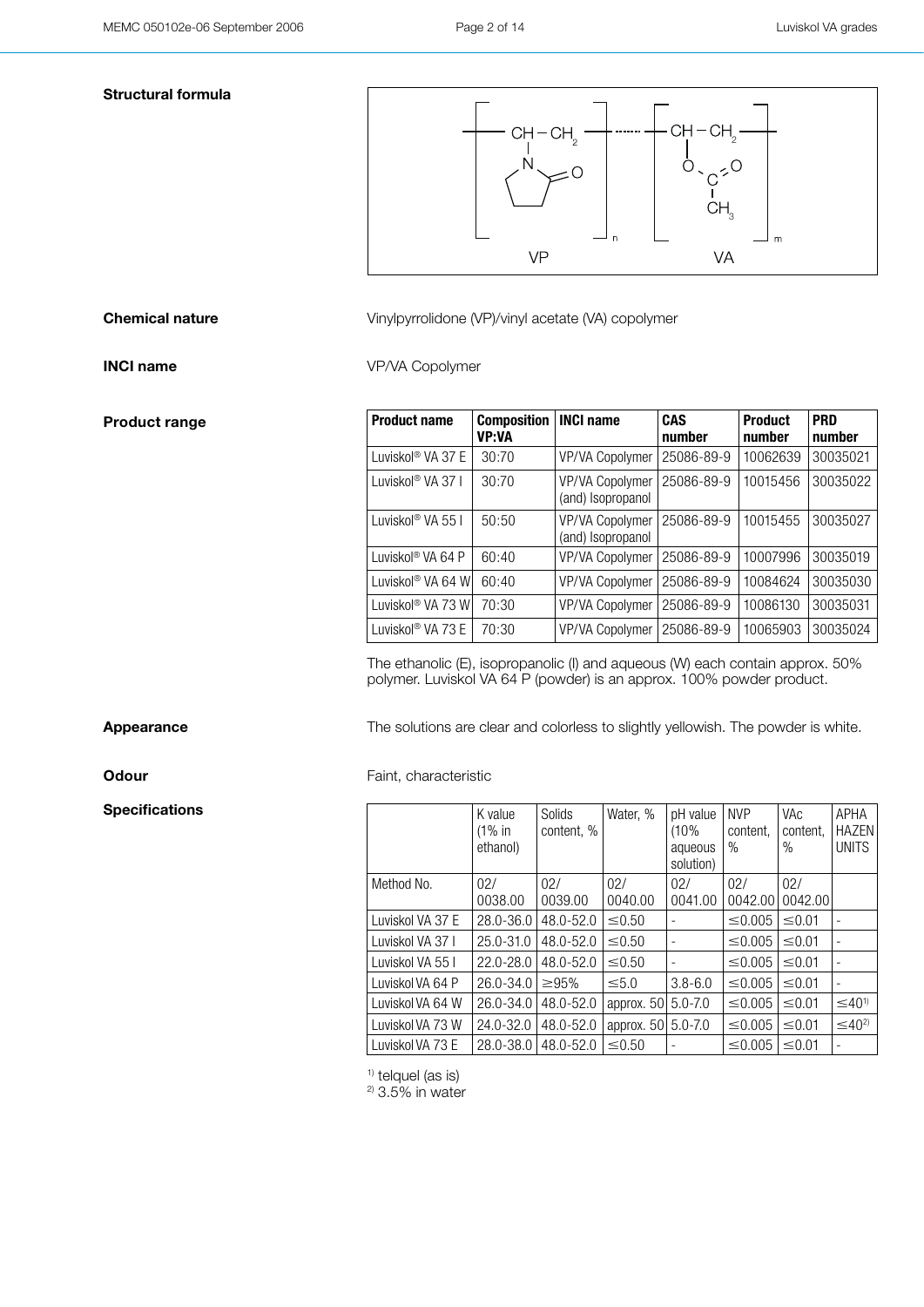### **Physical properties**

**Solubility** The solubility of the Luviskol VA grades in water depends on the VP:VA ratio. Products with a high proportion of vinylpyrrolidone (Luviskol VA 64 and Luviskol VA 73) form clear solutions in water. The other grades can be dispersed in water. The solutions are slightly acidic. The polymers are nonionic and thus do not need to be neutralized. All the Luviskol grades are soluble in ethanol, isopropanol, n-propanol, glycerin, methylene chloride, esters and ketones. Any precipitates that occur in solutions in ethanol or isopropanol in the cold disappear again on heating. Luviskol VA 37 forms clear solutions in ethanol abs., ethanol 96% and ethanol/ water (VOC 80% and VOC 55%). Solutions in isopropanol are clear, sometimes with a bluish tint. Without a solubilizer, the products are not soluble in ether or aliphatic hydrocarbons.

**Water absorption** Water absorption by films of Luviskol VA compared with Luviskol® K 30 as a function of relative humidity at 20°C.



### **Technical properties**

**Suitability for hair sprays** The Luviskol VA grades are used as film-forming agents and fixatives in hair care. They possess excellent properties both for aerosol sprays and for non-aerosol products. The higher the proportion of vinylpyrrolidone, the more hygroscopic the Luviskol VA grade is. The adhesion of Luviskol VA films (e.g. Luviskol VA 64 and VA 73) to the hair also increases with the proportion of vinylpyrrolidone, without adversely affecting their excellent combing-out and washing-out properties, thanks to the nonionic nature of the polymer.

> Luviskol VA 37 and VA 55 grades are particularly suitable for hair sprays whose films it must be possible to remove from the hair by brushing. The hair is even degreased on brushing, as the grease is effectively removed together with the Luviskol film.

The Luviskol VA 64 grades and the Luviskol VA 55 grades, by contrast, are preferable for hairsprays that are to have a particularly hydrophilic character, e.g. for use in dry climates. They are also suitable for sprays with a high water content. Hair sprays for dry and brittle hair should include a small quantity of plasticizer (0.1 - 0.2%), such as a polyethylene glycol like Pluracare<sup>®</sup> E 400, or Palatinol® M (dimethyl phthalate), Luvitol® EHO, silicone oils or other plasticizers frequently used in cosmetics.

**Propellant compatibility** Solutions of the Luviskol VA grades are readily compatible with dimethyl ether (DME). Propane, butane, isobutane, pentane DME/pentane and DME/butane mixtures can be used together with solvents such as ethanol and methylene chloride.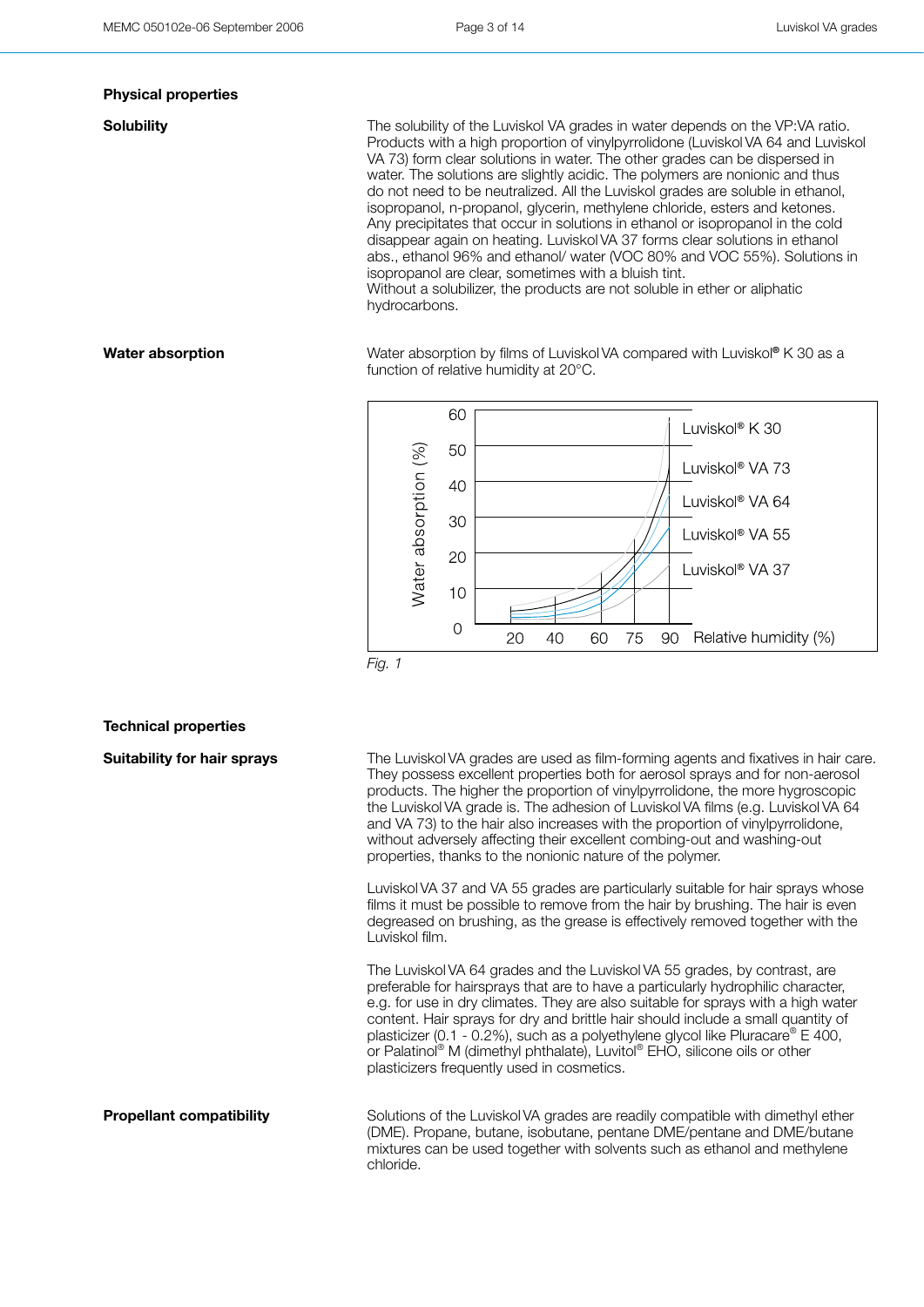### **Suitability for hair-setting solutions, gels and mousses**

Because of their good solubility in water, the LuviskolVA 64 and LuviskolVA 73 grades are particularly suitable for liquid hair setting products, gels and mousses. Further, these polymers possess excellent setting properties. All the Luviskol VA grades can be completely removed from the hair by straightforward washing.

The easy-to-use aqueous LuviskolVA solutions (VA 64 W and VA 73 W) as well as Luviskol VA 64 Powder are particularly suitable for alcohol-free formulations. In the usual concentrations (1-5% solid polymer), they form clear solutions in water and are very compatible with carbomers.

The moderate hydrocarbon compatibility of Luviskol VA 37 can be greatly improved by adding small quantities of water. This makes it possible to achieve cloud points below 0°C (Fig. 2).

### Temperature, °C  $+20$ Luviskol® VA 37 (30% propane/butane)  $10$ Luviskol<sup>®</sup> VA 37 (35% propane/buta  $\overline{0}$  $-10$ Luviskol<sup>®</sup> VA 37 (20% propane/butane)  $-20$  $-30$ Luviskol® VA 55 (40% propane/butane  $-40$  $\Omega$  $\mathbf{1}$  $\mathcal{P}$ 3  $\overline{4}$ 5 6  $\overline{7}$ 8  $\mathsf{9}$  $10$

*Fig. 2: Reduction in cloud point by adding water to ethanolic solutions containing 3% solid polymer*

### **Examples of applications**

**Luviskol VA grades** The composition of hair sprays depends on a number of factors. These include the hair type (thick, thin, dry, greasy hair), the climate (dry, humid), legal requirements and the approval status of the various propellants and solvents, the solvent system (with or without water) and consumer habits. The following typical formulations provide a starting point for formulating hair sprays, hair setting lotions, mousses, gels and waxes. To facilitate selection of the most suitable formulation, the cloud point, density, and pressure in the case of aerosol sprays, are given. We have allocated a number to each formulation.

> In the manufacture of hair sprays and hair setting lotions, it is worth filtering the solutions before filling, to remove any particulate matter that may be present.

The following concentrations are recommended (solids):

- Aerosol hair spray 2 6%
- Pump spray 3 7%
- Setting lotions 1 5%
- Setting mousse 1 5%
- Gels 1 5%
- Hair waxes 1 5%

The formulation section contains details of examples of all types of product. The following table contains their main features:

**Cloud point**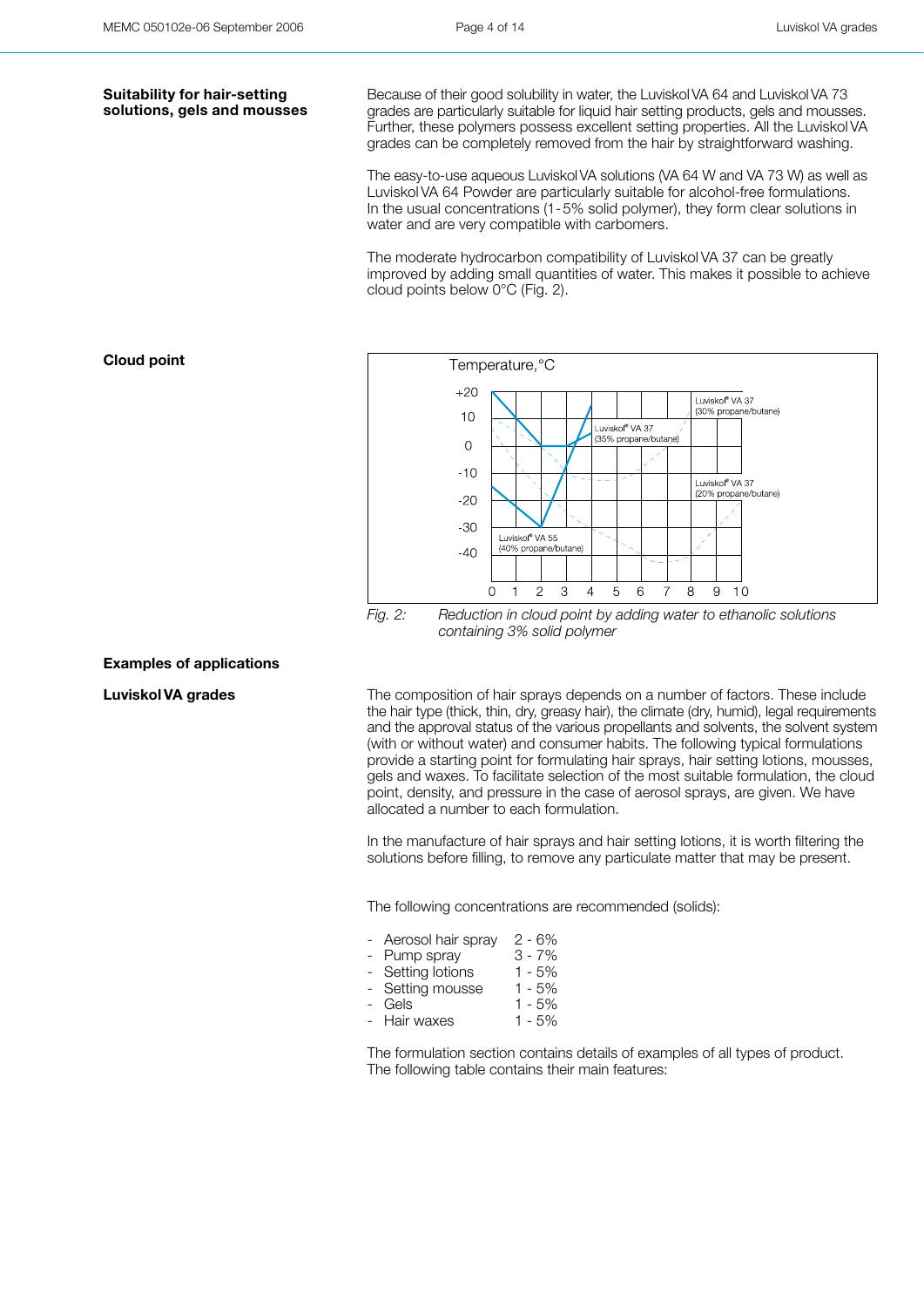### **1. Aerosol hair spray with propane/butane**

### **Aerosol hair spray with propane/butane, water-free No. 01/00504**

| ℅     | <b>Ingredients</b>            |     | <b>Supplier INCI name</b>            |
|-------|-------------------------------|-----|--------------------------------------|
| 6.00  | Luviskol <sup>®</sup> VA 55 I | (1) | VP/VA Copolymer (and)<br>Isopropanol |
| Q.S.  | Perfume                       |     |                                      |
| 54.00 | Ethanol abs.                  |     | Alcohol                              |
| 40.00 | Propane/butane                |     | Propane/Butane                       |

**Production:** Weigh out the individual ingredients and stir in ethanol until a clear solution is obtained.

combing-out and washing-out properties.

**Properties:** Normal setting effect, for dry climate, good

Cloud point: -20°C Pressure: 3.3 bar<br>Density: 0.6932 0.6932 g/ml

### **Aerosol hair spray with propane/butane with water No. 01/00431**

|                    | $\%$  | <b>Ingredients</b>                    |                                                                                          | <b>Supplier INCI name</b>                                                                       |
|--------------------|-------|---------------------------------------|------------------------------------------------------------------------------------------|-------------------------------------------------------------------------------------------------|
|                    | 6.00  | Luviskol® VA 37 E                     | (1)                                                                                      | VP/VA Copolymer                                                                                 |
|                    | Q.S.  | Perfume                               |                                                                                          |                                                                                                 |
|                    | 64.00 | Ethanol 96%                           |                                                                                          | Alcohol                                                                                         |
|                    | 30.00 | Propane/butane                        |                                                                                          | Propane/Butane                                                                                  |
| <b>Production:</b> |       |                                       |                                                                                          | Weigh out the individual ingredients and stir in<br>ethanol until a clear solution is obtained. |
| <b>Properties:</b> |       |                                       | Normal setting effect, for all climates, good<br>combing-out and washing-out properties. |                                                                                                 |
|                    |       | Cloud point:<br>Pressure:<br>Density: | -15°C                                                                                    | 3.2 bar<br>$0.7444$ g/ml                                                                        |

### **Aerosol hair spray with dimethyl ether with high water content**

**No. 01/00646**

| %     | <b>Ingredients</b> |     | <b>Supplier INCI name</b>            |
|-------|--------------------|-----|--------------------------------------|
| 6.00  | Luviskol® VA 55 L  | (1) | VP/VA Copolymer (and)<br>Isopropanol |
| 4.00  | Ethanol abs.       |     | Alcohol                              |
| 40.00 | Water dem.         |     | Agua                                 |
| 50.00 | Dimethyl ether     |     | Dimethyl Ether                       |
| q.s.  | Perfume            |     |                                      |

**Production:** Weigh all the ingredients into a mixer, stir until dissolved, then fill into spray cans.

**Properties:** Strong setting effect, for normal and dry climates, good combing-out and washing-out properties.

| Cloud point: | $-20^{\circ}$ C |
|--------------|-----------------|
| Pressure:    | 5.0 bar         |
| Density:     | 0.8484 g/ml     |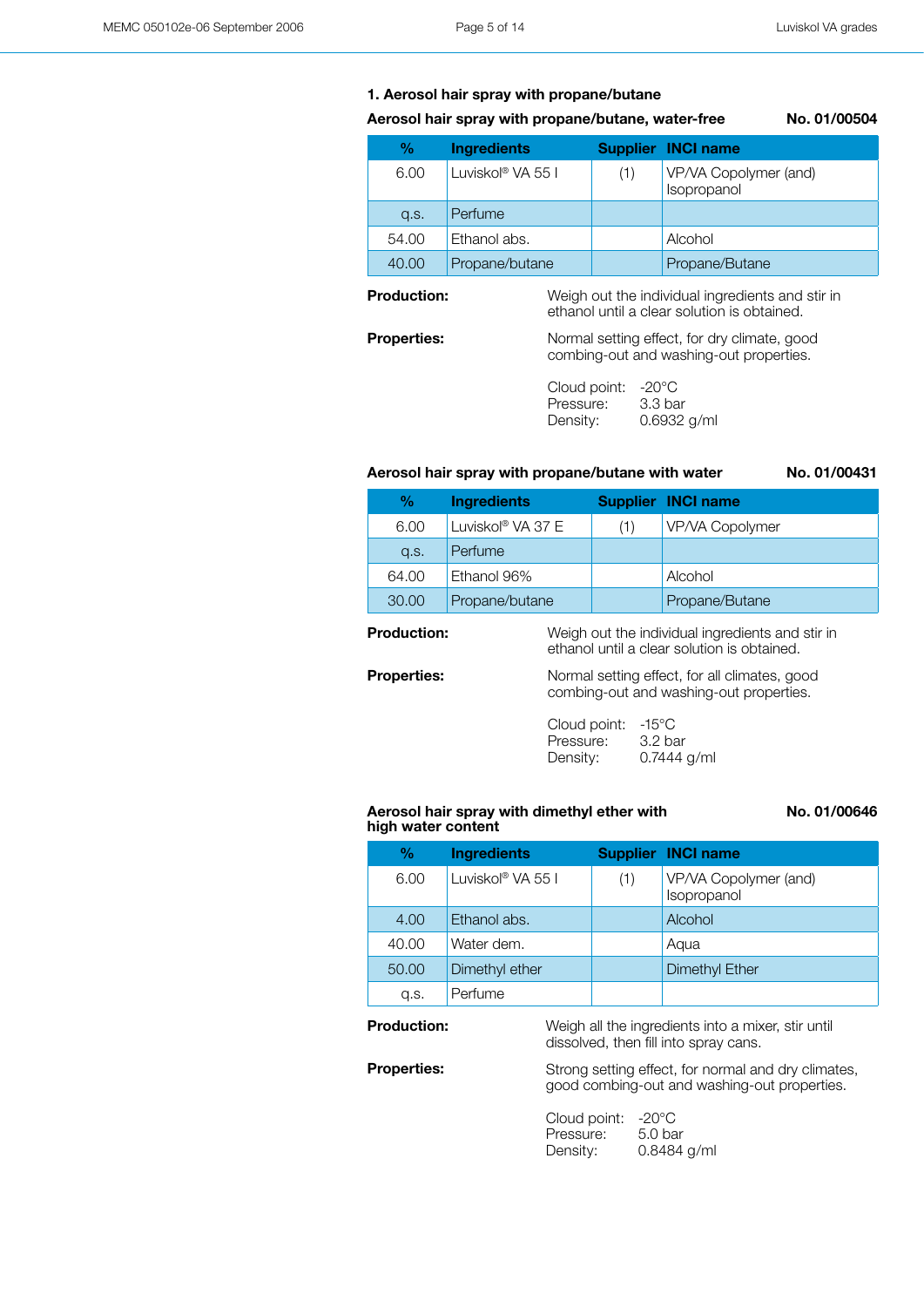### Hairspray with Luviskol<sup>®</sup> VA 37 E No. 01/00647

|   | %     | <b>Ingredients</b>    |     | <b>Supplier INCI name</b> |
|---|-------|-----------------------|-----|---------------------------|
| А |       | 6.00 Luviskol VA 37 E | (1) | VP/VA Copolymer           |
|   |       | $39.00$ Ethanol abs.  |     | Alcohol                   |
|   | 5.00  | Water, dem.           |     | Agua                      |
|   | Q.S.  | Perfume               |     |                           |
| Β | 50.00 | Dimethyl ether        |     | Dimethyl Ether            |

**Production:** Weigh out the individual ingredients and stir in ethanol until a clear solution is obtained. Finally, add the water.

combing-out and washing-out properties.

**Properties:** Normal setting effect, for all climatic zones, good

Cloud point: -35°C Density: 0.7640 g/ml Pressure: 3.7 bar

### **Aerosol hair spray with dimethyl ether without water No. 01/00573**

|   | %     | <b>Ingredients</b>                   |     | <b>Supplier INCI name</b> |
|---|-------|--------------------------------------|-----|---------------------------|
| А |       | $6.00$ Luviskol <sup>®</sup> VA 37 E | (1) | VP/VA Copolymer           |
|   |       | 54.00 Ethanol abs.                   |     | Alcohol                   |
|   |       | g.s. Perfume                         |     |                           |
| В | 40.00 | Dimethyl ether                       |     | <b>Dimethyl Ether</b>     |
|   |       |                                      |     |                           |

| <b>Production:</b> | phase B.                                                                                       | Weigh the components of phase A and stir until a<br>homogeneous solution is obtained.<br>Fill into appropritate containers and charge with |  |
|--------------------|------------------------------------------------------------------------------------------------|--------------------------------------------------------------------------------------------------------------------------------------------|--|
| <b>Properties:</b> | Normal setting effect, for all climatic zones, good<br>combing-out and washing-out properties. |                                                                                                                                            |  |
|                    | Cloud point:<br>Density:<br>Pressure:                                                          | -35°C<br>0.7452 g/ml<br>3.7 bar                                                                                                            |  |

### **Aerosol hairspray with dimethylether and pentane No. 01/00197**

| %     | <b>Ingredients</b> |     | <b>Supplier INCI name</b>             |
|-------|--------------------|-----|---------------------------------------|
| 12.00 | Luviskol® VA 37 I  | (1) | VP/VA Copolymer, Isopropyl<br>Alcohol |
| 25.00 | Ethanol abs.       |     | Alcohol                               |
| a.s.  | Perfume            |     |                                       |
| 20.00 | n-Pentane          |     |                                       |
| 43.00 | Dimethyl ether     |     | Dimethyl Ether                        |
|       |                    |     |                                       |

### **Production:** Weigh out the individual ingredients and stir in

ethanol until a clear solution is obtained.

**Properties:** Very strong setting effect for all climatic zones, good combing-out and washing-out properties.

> Cloud point: -35°C Density: 0.7128 g/ml<br>Pressure: 3.0 bar Pressure: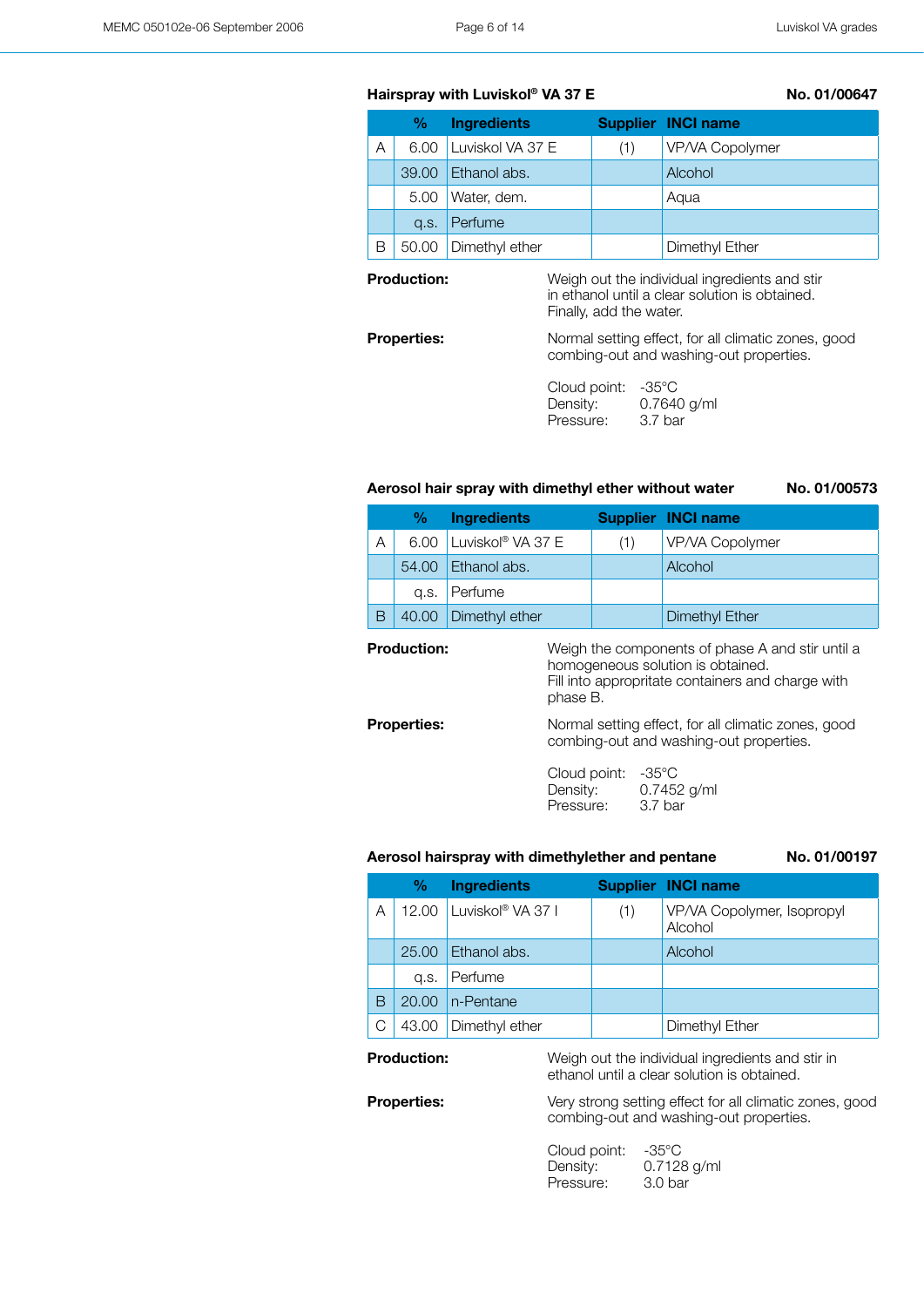### **2. Pump spray**

**Pump spray No. 01/00143** 

| %     | <b>Ingredients</b> |     | <b>Supplier INCI name</b> |
|-------|--------------------|-----|---------------------------|
| 14.00 | Luviskol® VA 37 E  | (1) | VP/VA Copolymer           |
| q.s.  | Perfume            |     |                           |
| 10.00 | Water, dem.        |     | Aqua                      |
| 76.00 | Ethanol abs.       |     | Alcohol                   |

**Production:** Weigh out the individual ingredients and stir in ethanol until a clear solution is obtained.

**Properties:** Very strong setting effect, for all climatic zones, good combing-out and washing-out properties.

### **3. Compressed gas spray**

| <b>Pump Setting Spray</b> | No. 01/00015       |     |                    |  |
|---------------------------|--------------------|-----|--------------------|--|
| %                         | <b>Ingredients</b> |     | Supplier INCI name |  |
| 8.00                      | Luviskol® VA 37 E  | (1) | VP/VA Copolymer    |  |
| q.s.                      | Perfume            |     |                    |  |
| 92.00                     | Ethanol abs.       |     | Alcohol            |  |
|                           |                    |     |                    |  |

| <b>Production:</b> | Weigh out the individual ingredients and stir in<br>ethanol until a clear solution is obtained. Fill and<br>pressurize with $N_2$ , CO <sub>2</sub> , or compressed air<br>(compressed gas). |
|--------------------|----------------------------------------------------------------------------------------------------------------------------------------------------------------------------------------------|
| <b>Properties:</b> | Normal setting effect, for dry and normal climates,<br>good combing-out and washing-out properties.                                                                                          |

### **4. Hair setting preparations**

### **Setting solutions**

### Hair Styling Lotion **No. 02/00041**

| %     | <b>Ingredients</b>                                        |     | <b>Supplier INCI name</b> |
|-------|-----------------------------------------------------------|-----|---------------------------|
| 6.00  | Luviskol® VA 73 E                                         | (1) | VP/VA Copolymer           |
| 0.20  | Perfume<br>Cremophor <sup>®</sup> RH 40 or<br>CO 40 (1:4) |     |                           |
| 35.00 | Ethanol abs.                                              |     | Alcohol                   |
| 58.80 | Water, dist.                                              |     | Aqua                      |

**Production:** Mix Luviskol with ethanol, add Perfume and water.

**Properties:** Normal setting effect, for use in moist hair, for all climatic zones.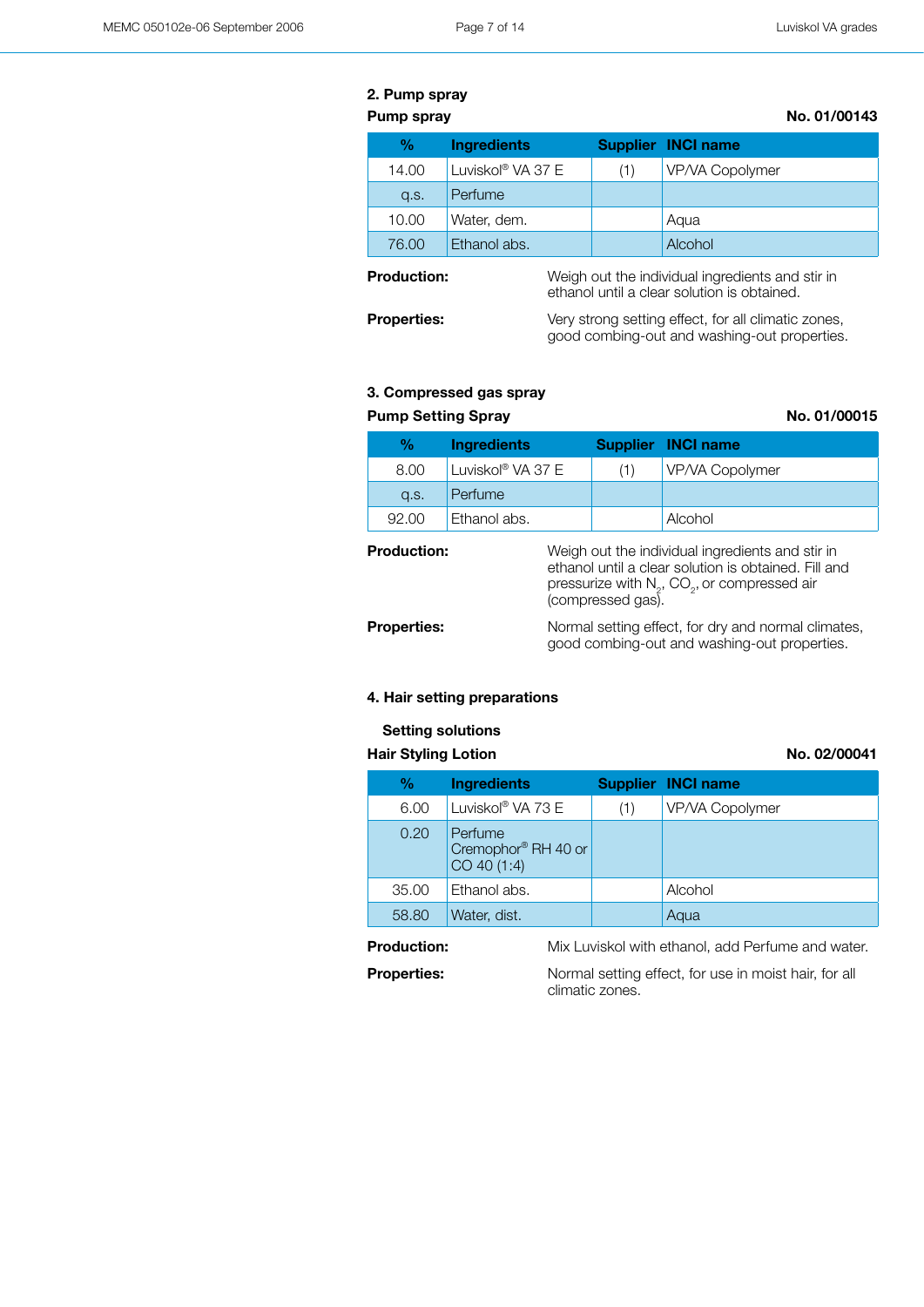|   | <b>Colored gel</b> |                                         |     | No. 04/00005                   |
|---|--------------------|-----------------------------------------|-----|--------------------------------|
|   | %                  | <b>Ingredients</b>                      |     | <b>Supplier INCI name</b>      |
| A | 0.70               | Cremophor® RH 40<br>or $CO$ 40          | (1) | PEG-40-Hydrogenated Castor Oil |
|   | 20.00              | Ethanol abs.                            |     | Alcohol                        |
|   | q.s.               | Perfume                                 |     |                                |
| B | 0.60               | Carbopol 940                            | (6) | Carbomer                       |
|   | 4.00               | Luviskol <sup>®</sup> VA<br>64 Powder * | (1) | VP/VA Copolymer                |
|   | 0.05               | Uvinul <sup>®</sup> D 50                | (1) | Benzophenone-2                 |
|   | q.s.               | FD&C Blue No. 1                         | (1) | Acid Blue 9                    |
|   | 73.85              | Water, dist. *                          |     | Aqua                           |
| С | 0.80               | Triethanolamine Care                    | (1) | Triethanolamine                |

\* or alternatively 8.00% Luviskol® VA 64 W and 69.85% dist. water.

| <b>Production:</b> | Prepare Phases A and B separately. Stir Phase B<br>into Phase A. Add Phase C to the mixture. |
|--------------------|----------------------------------------------------------------------------------------------|
| <b>Properties:</b> | Clear hair gel with strong setting effect, without<br>preservative.                          |

### Colorless gel with Luviskol<sup>®</sup> VA 64 W No. 04/00084

|   | $\%$  | <b>Ingredients</b>                       |     | <b>Supplier INCI name</b>      |
|---|-------|------------------------------------------|-----|--------------------------------|
| Α | 0.50  | Carbopol 940                             | (6) | Carbomer                       |
|   | 49.50 | Water, dist.                             |     | Aqua                           |
|   | 0.67  | Triethanolamine Care                     | (1) | Triethanolamine                |
| В | 12.00 | Luviskol VA 64 W                         | (1) | VP/VA Copolymer                |
|   | a.s.  | Cremophor <sup>®</sup> RH 40<br>or CO 40 | (1) | PEG-40-Hydrogenated Castor Oil |
|   | Q.S.  | Perfume                                  |     |                                |
|   | a.s.  | Preservative                             |     |                                |
|   | 37.33 | Water, dist.                             |     | Aqua                           |
|   |       |                                          |     |                                |

**Production:** Prepare Phases A and B separately. Stir Phase B into Phase A.

**Properties:** Clear hair gel with strong setting effect.<br>Viscosity: approx. 25 000 mPa·s approx. 25 000 mPa·s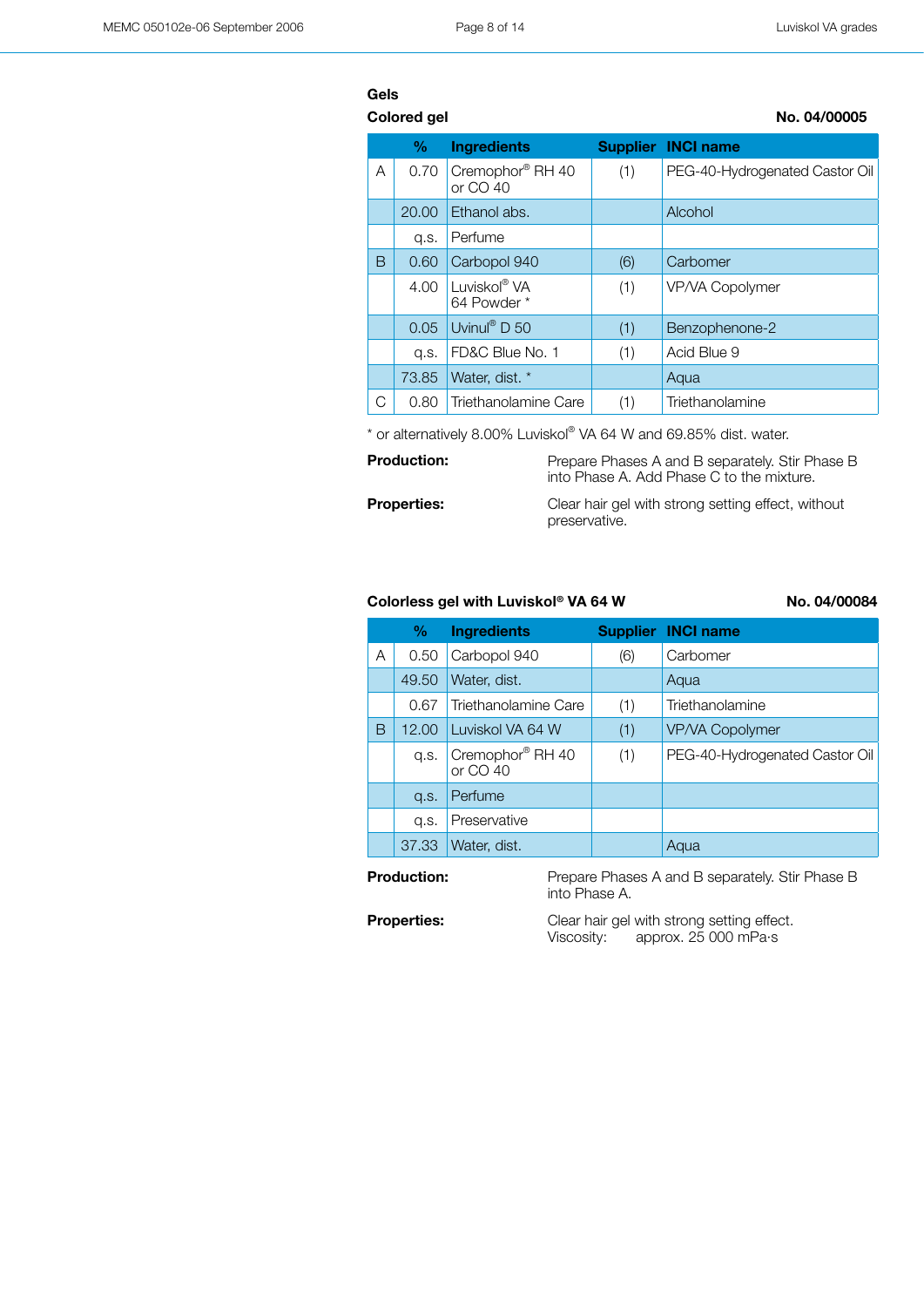### Colored gel with Luviskol<sup>®</sup> VA 73 W No. 04/00027

|   | $\%$  | <b>Ingredients</b>                           |     | <b>Supplier INCI name</b>      |
|---|-------|----------------------------------------------|-----|--------------------------------|
| A | 0.60  | Carbopol 940                                 | (6) | Carbomer                       |
|   | 40.00 | Water, dist.                                 |     | Aqua                           |
| В | 1.50  | Cremophor <sup>®</sup> RH 410<br>or CO 410   | (1) | PEG-40-Hydrogenated Castor Oil |
|   | Q.S.  | Perfume                                      |     |                                |
|   | 6.00  | Luviskol VA 73 W                             | (1) | VP/VA Copolymer                |
|   | 0.05  | Uvinul <sup>®</sup> D 50                     | (1) | Benzophenone-2                 |
|   | a.s.  | Preservative                                 |     |                                |
|   | 51.25 | Water, dist.                                 |     | Aqua                           |
|   | q.s.  | Sicovit <sup>®</sup> Patent Blue<br>85 E 131 | (1) | Acid Blue 3                    |
| С | 0.70  | Triethanolamine Care                         | (1) | Triethanolamine                |

**Production:** Leave Phase A to swell. Prepare a clear solution of Phase B. Stir Phase B into Phase A. Neutralize with Phase C.

**Properties:** Clear hair gel with normal setting effect.<br>Viscosity: approx. 20 000 mPa·s Viscosity: approx. 20 000 mPa·s<br>pH value: approx. 7 approx. 7

### **Pump gel sprays**

**Pump gel spray with Luviskol® VA 64 W and Luviquat Hold**

**No. 04/00083**

|               | %     | <b>Ingredients</b>                 |     | <b>Supplier INCI name</b>         |
|---------------|-------|------------------------------------|-----|-----------------------------------|
| A             | 0.15  | Carbopol 940                       | (6) | Carbomer                          |
|               | 50.00 | Water, dist.                       |     | Aqua                              |
| B             | 6.00  | Luviskol VA 64 W                   | (1) | VP/VA Copolymere                  |
|               | 0.50  | Luviquat Hold                      | (1) | Polyquaternium-46                 |
|               | 3.00  | 1.2-Propylene Glycol<br><b>USP</b> | (1) | Propylene Glycol                  |
|               | 20,00 | Ethanol 96%                        |     | Alcohol                           |
|               | 20.15 | Water, dist.                       |     | Aqua                              |
|               | Q.S.  | Perfume                            |     |                                   |
|               | q.s.  | Cremophor <sup>®</sup> CO 40       | (1) | PEG-40-Hydrogenated Castor<br>Oil |
| $\mathcal{C}$ | 0.20  | Triethanolamine<br>Care            | (1) | Triethanolamine                   |

**Production:** Leave Phase A to swell and neutralize with Phase C. Weigh out the ingredients for Phase B and prepare a clear solution. Stir Phase B into Phase A+C.

**Properties:** Clear gel spray for normal to good setting effect.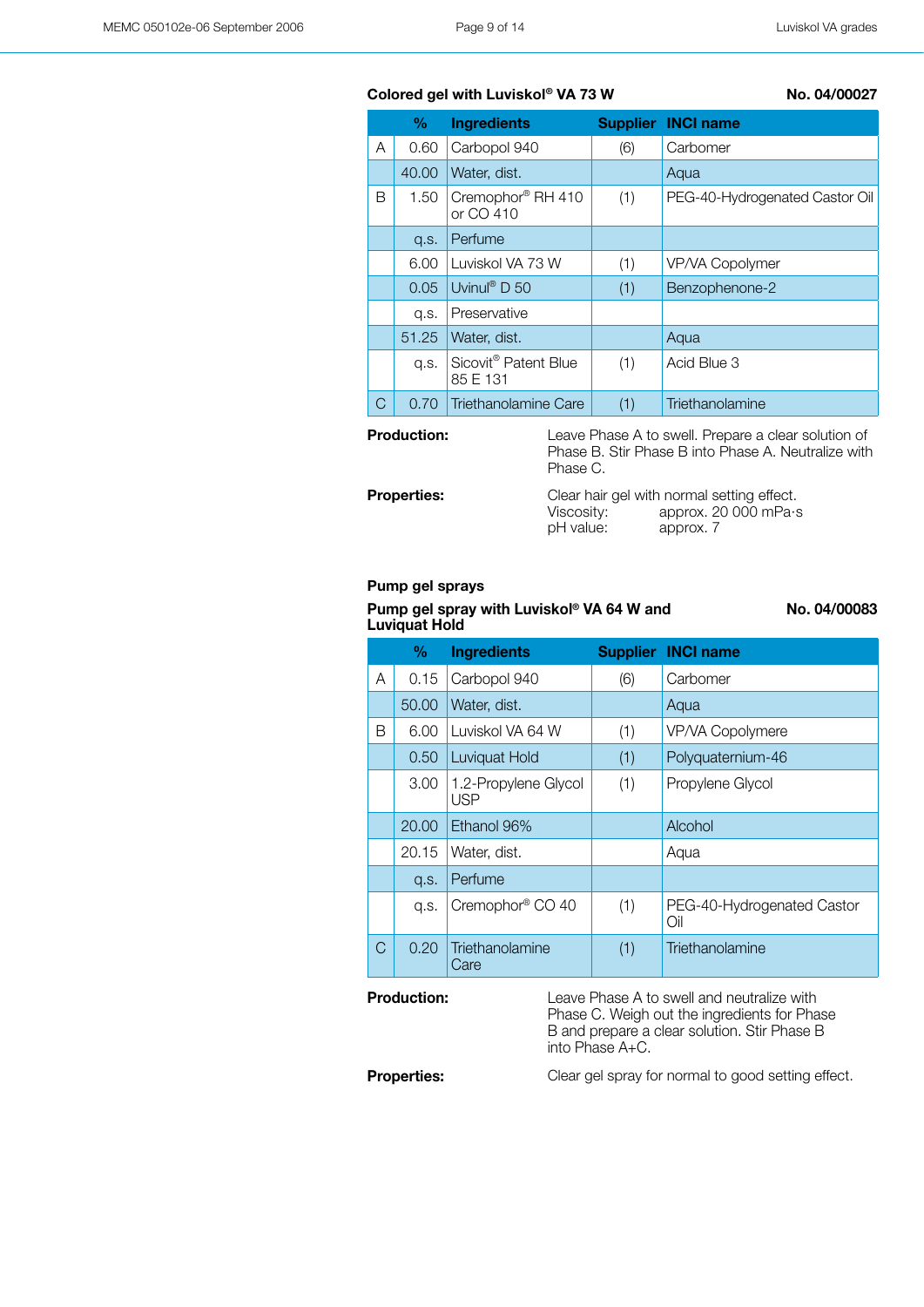### **Hair Gel with Luviskol® VA 64 P, D-Panthenol and Luviquat® Mono LS**

 **No. 04/00082**

|   | %     | <b>Ingredients</b>       |     | <b>Supplier INCI name</b>             |
|---|-------|--------------------------|-----|---------------------------------------|
| A | 0,50  | Carbopol 940             | (6) | Carbomer                              |
|   | 49,50 | Water dem.               |     | Aqua dem.                             |
| B | 0.90  | Neutrol <sup>®</sup> TE  | (1) | Tetrahydroxypropyl<br>Ethylenediamine |
| C | Q.S   | Perfume                  |     |                                       |
|   | q.s.  | Cremophor® RH 410        | (1) | PEG-40 Hydrogenated Castor Oil        |
|   | 27,30 | Water dem.               |     | Aqua dem.                             |
|   | 15,00 | Ethanol 96%              |     | Alcohol                               |
|   | 0,10  | $E$ deta <sup>®</sup> BD | (1) | Disodium EDTA                         |
|   | 0,20  | Luviquat Mono LS         | (1) | Cocotrimonium Methosulfate            |
|   | 6,00  | Luviskol VA 64 P         | (1) | PVP/VA Copolymer                      |
|   | 0,50  | D-Panthenol USP          | (1) | Panthenol                             |
|   |       |                          |     |                                       |

**Production:** Allow phase A to swell and neutralize with phase B. Dissolve phase C and stir it into phase A+B. **Properties:** strong setting effect, for all climatic zones Viscosity: 4500 mPa·s Haake Viscotester VT-02<br>pH value: 6,5 pH value:

### **Setting mousse (with aerosol)**

**Mousse (with aerosol), strong setting with Luviskol® VA 64 W/P**

**No. 02/00387**

|   | %     | <b>Ingredients</b>                     |     | <b>Supplier INCI name</b>      |
|---|-------|----------------------------------------|-----|--------------------------------|
| A | q.s.  | Cremophor <sup>®</sup> CO 40           | (1) | PEG-40 Hydrogenated Castor Oil |
|   | q.s.  | Perfume                                |     |                                |
| B | 5.00  | Luviskol <sup>®</sup> VA 64<br>Powder* | (1) | VP/VA Copolymer                |
|   | 0.10  | Cremophor <sup>®</sup> A 25            | (1) | Ceteareth-25                   |
|   | 0.50  | Luviquat <sup>®</sup> Mono LS          | (1) | Cocotrimonium Methosulfate     |
|   | 15.00 | Ethanol 96%                            |     | Alcohol                        |
|   | 69.40 | Water, dem. *                          |     | Aqua                           |
| C | 10.00 | Propane/Butane<br>3.5 bar (20°C)       |     | Propane/Butane                 |

**Production:** Solubilize phase A. Weigh phase B into phase A. Stir phase B into phase A and dissolve clearly. Adjust the pH value to 6-7. Fill into appropriate containers and charge with phase C.

**Properties:** Strong setting effect, for use on the moist hair, for all climatic zones.

\* or alternatively 10.00% Luviskol VA 64 W and 64.40% dem. water.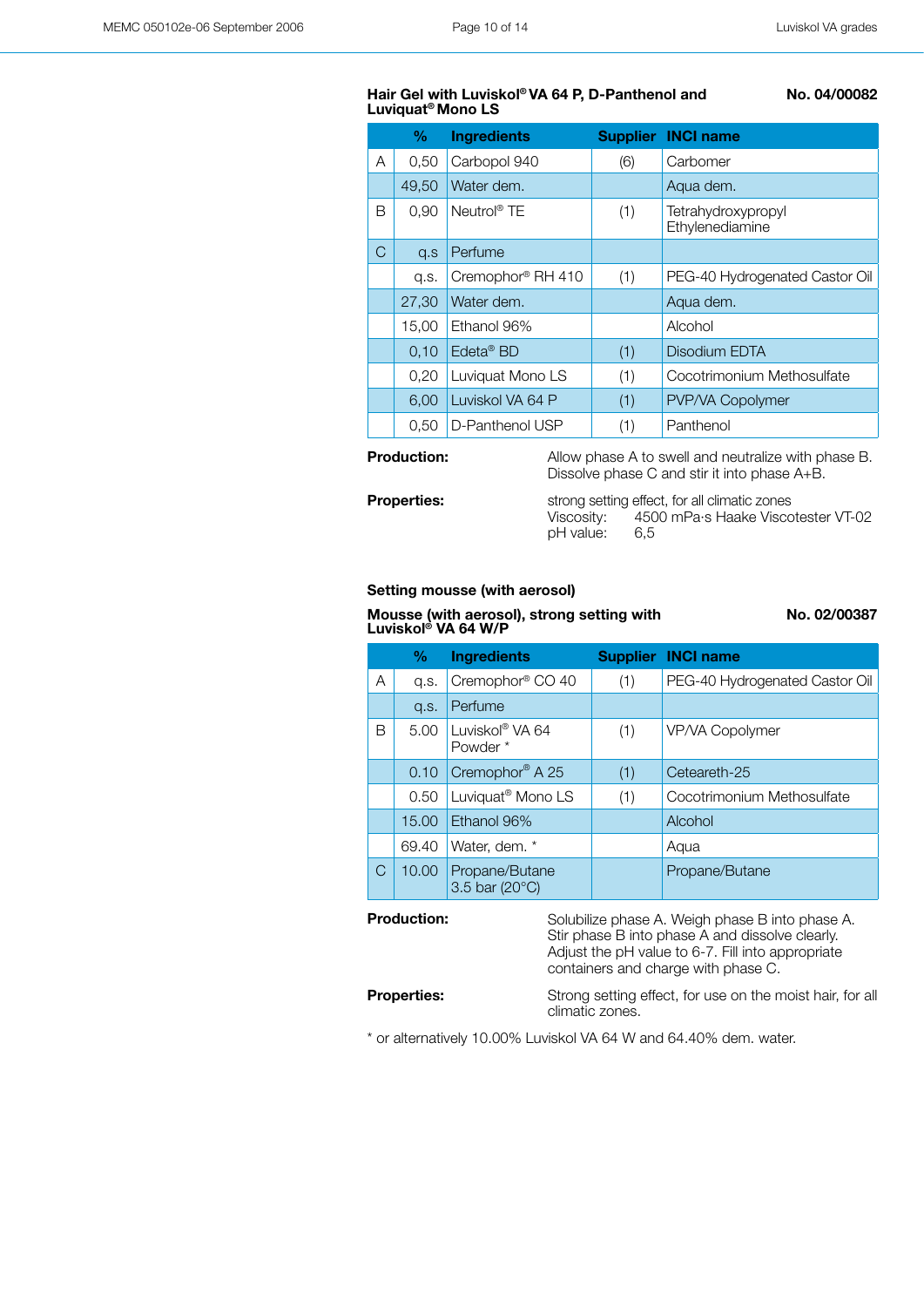### **Mousse (with aerosol), with conditioner No. 02/00385**

|   | %     | <b>Ingredients</b>               |     | <b>Supplier INCI name</b>  |
|---|-------|----------------------------------|-----|----------------------------|
| A | 2.00  | Luviquat <sup>®</sup> Mono LS    | (1) | Cocotrimonium Methosulfate |
|   | 0.20  | Perfume                          |     |                            |
| В | 5.00  | Luviquat <sup>®</sup> Style      | (1) | Polyguaternium-16          |
|   | 4.00  | Luviskol® VA 73 W                | (1) | <b>VP/VA Copolymer</b>     |
|   | 0.10  | Cremophor <sup>®</sup> A 25      | (1) | Ceteareth-25               |
|   | Q.S.  | Presevative                      |     |                            |
|   | 78.70 | Water, dem.                      |     | Aqua                       |
| С | 10.00 | Propane/Butane<br>3.5 bar (20°C) |     | Propane/Butane             |

**Production:** Mix the components of phase A.

Weigh out phase B and dissolve it clearly. Stir phase B into phase A. Fill into appropriate containers and charge with phase C.

**Properties:** Strong setting effect, for use on the moist hair, improves wet combability, gives the hair volume, prevents electrostatic charging.

### **Mousse with Luviskol® VA 73 E and Luviquat® Hold Mo. 02/00415**

**% Ingredients Supplier INCI name** A 2.00 Luviquat<sup>®</sup> Mono LS (1) Cocotrimonium Methosulfate q.s. Perfume B 5.00 Luviquat Hold (1) Polyquaternium-46 5.00 Luviskol VA 73 E (1) VP/VA Copolymer 0.50 Cremophor® A 25 (1) Ceteareth-25 10.00 Ethanol 96% and alcohol 67.50 Water, dem. C 10.00 Propane/Butane Propane/Butane

3.5 bar (20°C)

**Production:** Mix together the ingredients for phase A. Weigh in phase B and dissolve to give a clear solution. Stir phase B into phase A. Adjust to a pH value of 6-7. Pressurize with phase C.

**Properties:** Normal setting effect, For use on the moist hair, improves wet combability, gives the hair volume.

> pH value: approx. 7 Pressure: approx. 3.5 bar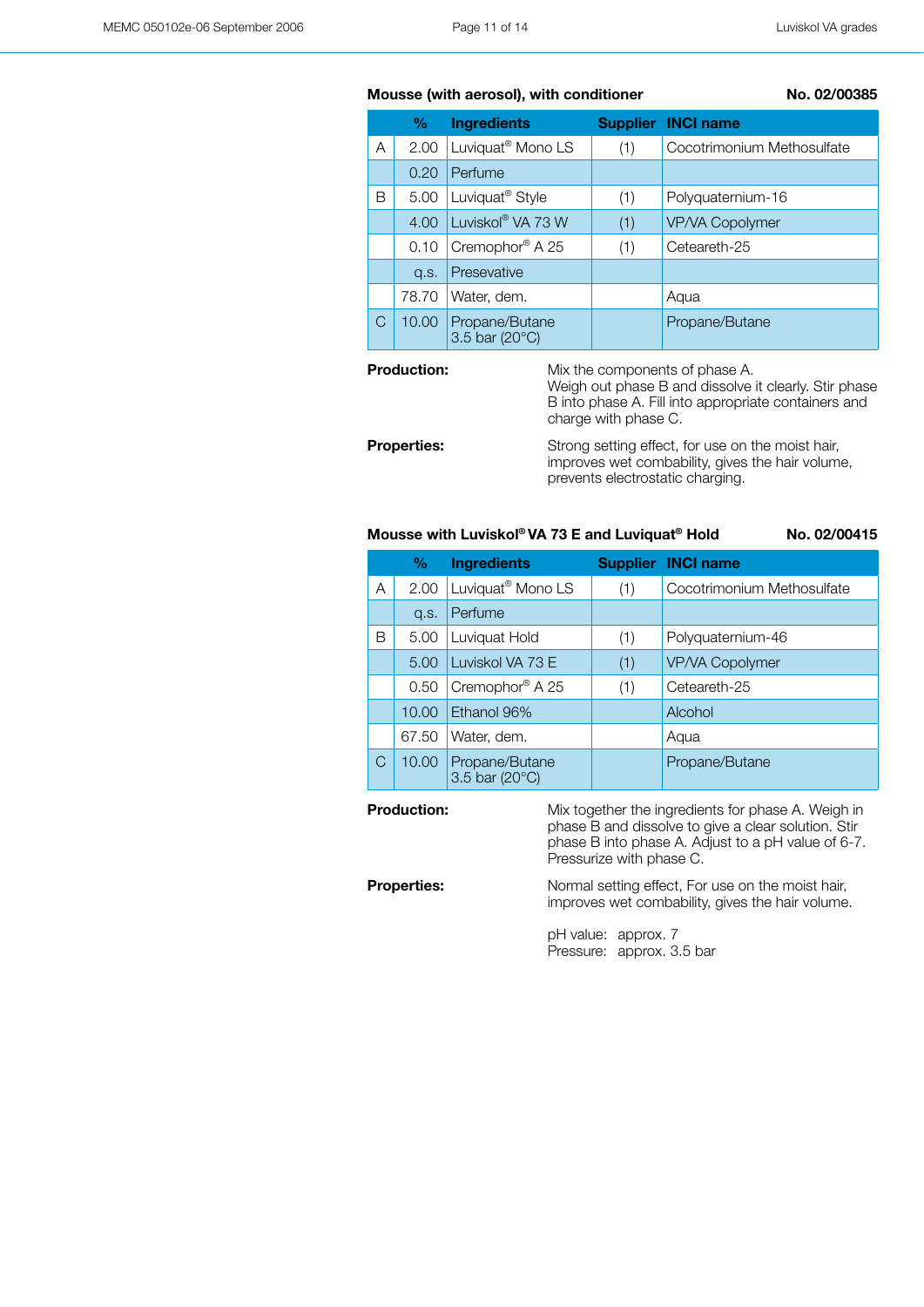### **Pump mousse**

### **Pump mousse with Luviskol® VA 64 W/P No. 02/00386**

|   | %     | <b>Ingredients</b>            |     | <b>Supplier INCI name</b>      |
|---|-------|-------------------------------|-----|--------------------------------|
| Α | a.s.  | Cremophor <sup>®</sup> CO 40  | (1) | PEG-40 Hydrogenated Castor Oil |
|   | Q.S.  | Perfume                       |     |                                |
| В | 6.00  | Luviskol® VA 64<br>Powder*    | (1) | VP/VA Copolymer                |
|   | 0.50  | Luviquat <sup>®</sup> Mono LS | (1) | Cocotrimonium Methosulfate     |
|   | 0.10  | Cremophor <sup>®</sup> A 25   | (1) | Ceteareth-25                   |
|   | Q.S.  | Preservative                  |     |                                |
|   | 93.40 | Water, dem. *                 |     | Aqua                           |

\* or alternatively 12.00% Luviskol VA 64 W and 87.00% dem. water.

**Production:** Solubilize phase A. Weigh phase B into phase A. Stir phase B into phase A and dissolve clearly.

**Properties:** Strong setting effect, for all climatic zones, improves wet combability, gives the hair volume, prevents electrostatic charging.

### **Hair wax with Luviskol® VA 73 W and Panthenol No. 03/00051**

|   | %     | <b>Ingredients</b>                       |     | <b>Supplier INCI name</b>        |
|---|-------|------------------------------------------|-----|----------------------------------|
| Α | 35.00 | Pluracare <sup>®</sup> E 1500            | (1) | <b>PEG-32</b>                    |
|   | 52.00 | Pluracare <sup>®</sup> E 400             | (1) | PEG-8                            |
|   | 2.00  | D-Panthenol 50 P                         | (1) | Panthenol (and) Propylene Glycol |
|   | 1.00  | Cremophor <sup>®</sup> RH 40<br>or CO 40 | (1) | PEG-40 Hydrogenated Castor Oil   |
|   | q.s.  | Perfume                                  |     |                                  |
|   | Q.S.  | Preservative                             |     |                                  |
|   | 10.00 | Luviskol VA 73 W                         | (1) | VP/VA Copolymer                  |

**Production:** Dissolve phase A at approx. 50°C.

**Properties:** Strong setting effect, soft, easy-to-spread wax, gives the hair sheen.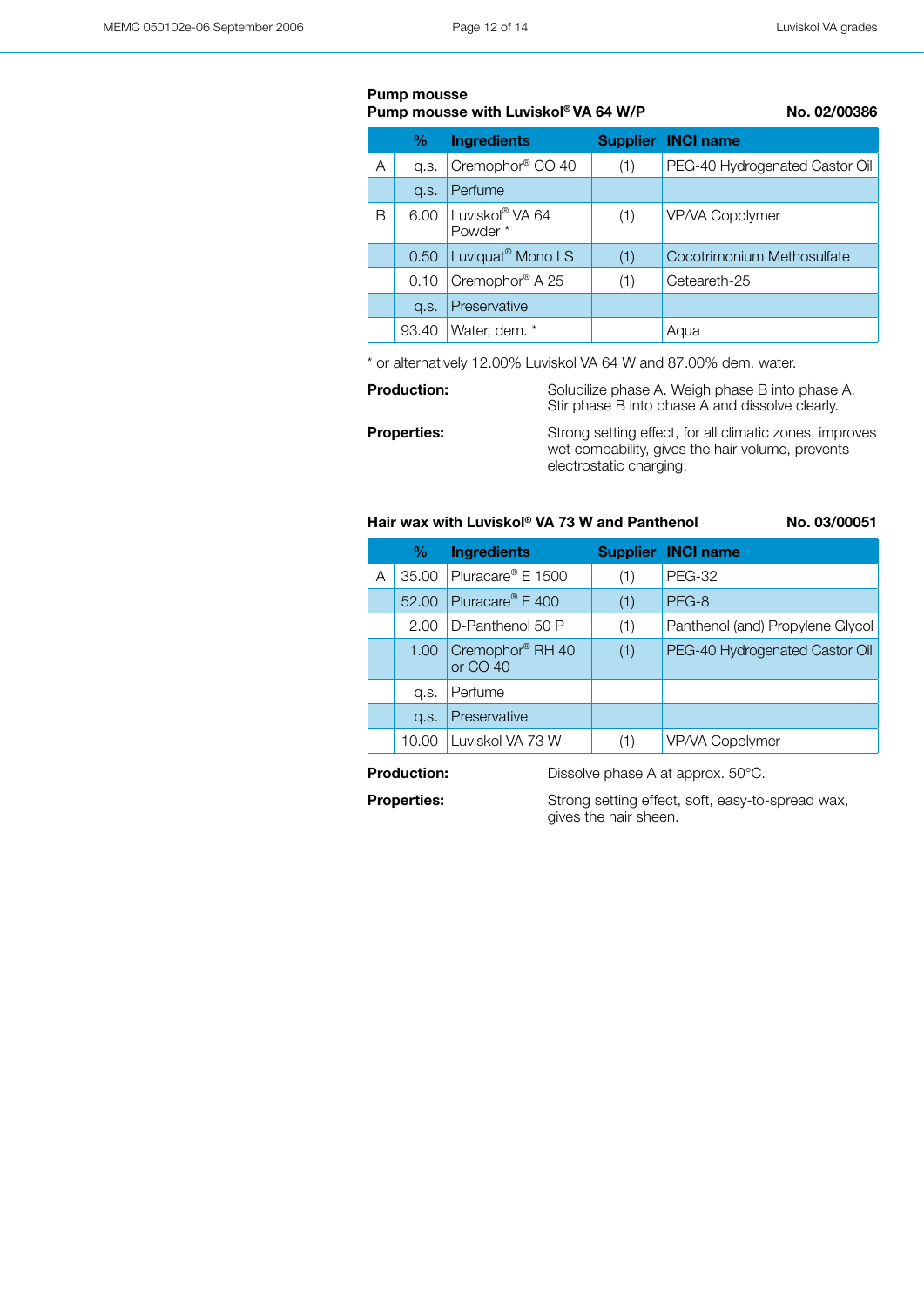| <b>Suppliers</b>         | 1. BASF Aktiengesellschaft<br>D-67056 Ludwigshafen, Germany<br>Tel.:<br>$(0621) 60-0$<br>Telefax:<br>60-42525<br>6. Noveon, Inc.<br>9911 Brecksville Road<br>Cleveland OH 44141, USA<br>Tel.: 1 216 447-5000<br>Fax: 1 216 447-5250                                                                                                                                                                                                                                                                                                                                                                                                                                                                                                                                                                                                                                                                                                                                                                                                                                                                                                                             |
|--------------------------|-----------------------------------------------------------------------------------------------------------------------------------------------------------------------------------------------------------------------------------------------------------------------------------------------------------------------------------------------------------------------------------------------------------------------------------------------------------------------------------------------------------------------------------------------------------------------------------------------------------------------------------------------------------------------------------------------------------------------------------------------------------------------------------------------------------------------------------------------------------------------------------------------------------------------------------------------------------------------------------------------------------------------------------------------------------------------------------------------------------------------------------------------------------------|
| <b>Storage</b>           | The products can be stored for at least 1 year at room temperature in the<br>original sealed containers.                                                                                                                                                                                                                                                                                                                                                                                                                                                                                                                                                                                                                                                                                                                                                                                                                                                                                                                                                                                                                                                        |
|                          | Luviskol VA 64 P can be stored for at least 2 years at room temperature in the<br>original sealed containers.                                                                                                                                                                                                                                                                                                                                                                                                                                                                                                                                                                                                                                                                                                                                                                                                                                                                                                                                                                                                                                                   |
|                          | Aqueous solutions of the VA grades with a pH value below 7 can tend to<br>develop mould. This can be prevented by adding one of the preservatives<br>commonly used in cosmetics, e.g. a hydroxybenzoate.                                                                                                                                                                                                                                                                                                                                                                                                                                                                                                                                                                                                                                                                                                                                                                                                                                                                                                                                                        |
| <b>Toxicology</b>        | We have investigated the products and found no evidence of health hazards<br>provided they are used in the recommended concentrations and fields of<br>application. However, because of the wide range of possible applications, often<br>in combination with other products, processors must conduct their own safety<br>assessment on their products.                                                                                                                                                                                                                                                                                                                                                                                                                                                                                                                                                                                                                                                                                                                                                                                                         |
| <b>Safety Data Sheet</b> | Safety Data Sheets are available for the Luviskol VA grades.                                                                                                                                                                                                                                                                                                                                                                                                                                                                                                                                                                                                                                                                                                                                                                                                                                                                                                                                                                                                                                                                                                    |
| <b>Note</b>              | "While the descriptions, designs, data and information contained herein are<br>presented in good faith and believed to be accurate, it is provided for your<br>guidance only. Because many factors may affect processing or application/use,<br>we recommend that you make tests to determine the suitability of a product<br>for your particular purpose prior to use.<br>NO WARRANTIES OF ANY KIND, EITHER EXPRESS OR IMPLIED, INCLUDING<br>WARRANTIES OF MERCHANTABILITY OR FITNESS FOR A PARTICULAR<br>PURPOSE, ARE MADE REGARDING PRODUCTS DESCRIBED OR DESIGNS,<br>OR THAT DATA OR INFORMATION MAY BE USED WITHOUT INFRINGING<br>THE INTELLECTUAL PROPERTY RIGHTS OF OTHERS. IN NO CASE SHALL<br>THE DESCRIPTIONS, INFORMATION, DATA OR DESIGNS PROVIDED BE<br>CONSIDERED A PART OF OUR TERMS AND CONDITIONS OF SALE.<br>Further, you expressly understand and agree that the descriptions, design, data<br>and information furnished by BASF hereunder are given gratis and BASF assumes<br>no obligation or liability for the description, designs, data and information given<br>or results obtained, all such being given and accepted at your risk." |

September 2006